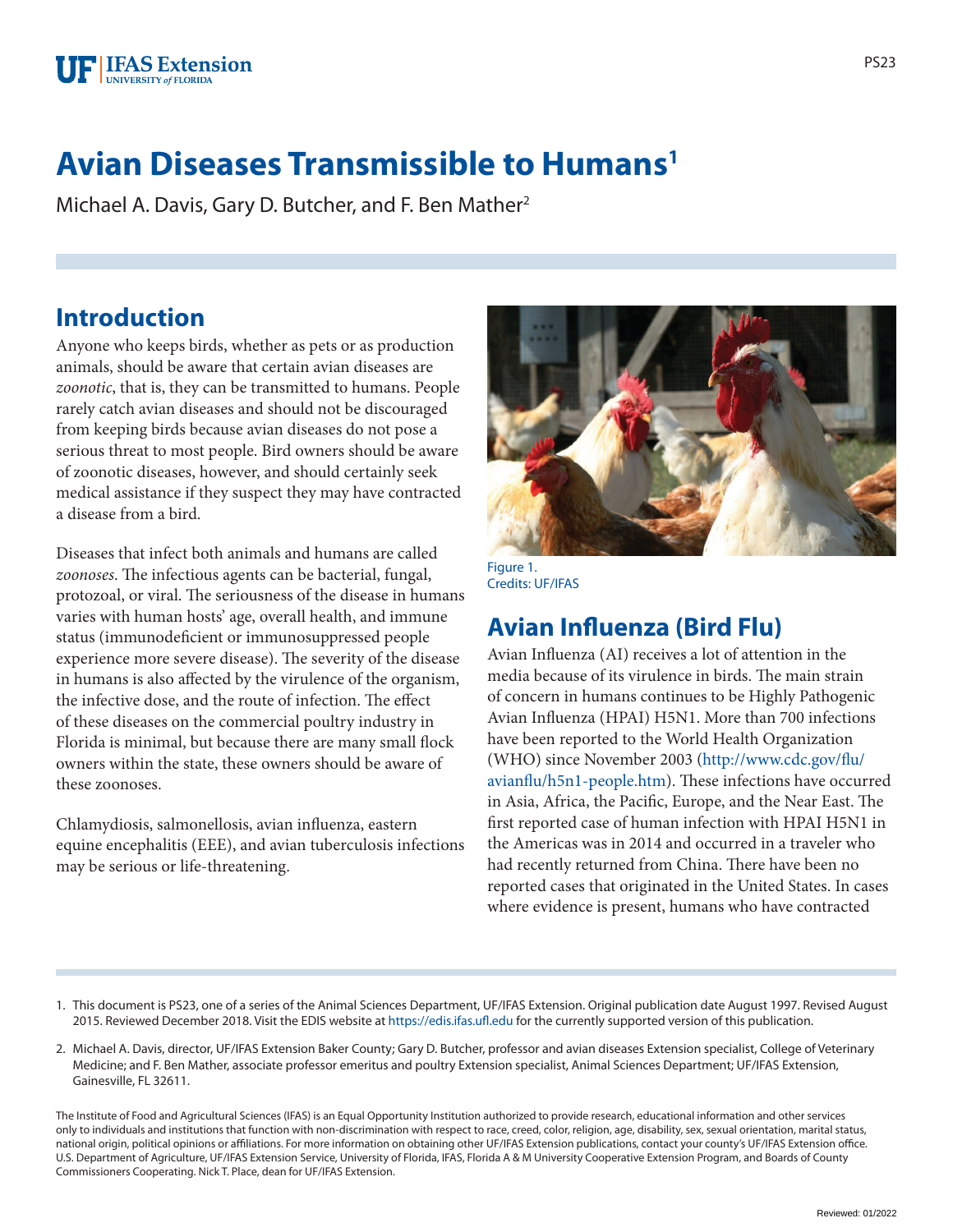avian influenza have been in areas where there is constant close contact between birds and humans or in cases where the humans were exposed to infected bird secretions. It is important to note that poultry that originate from areas of the world where the virus is common are not allowed to enter the United States legally. All commercial poultry that enter Florida from other states are required to have an entry permit and come from influenza-free flocks.

The incubation period for H5N1 in humans is believed to be from 3 to 7 days followed by a rapid onset of viral pneumonia. Other typical flu-like symptoms include fever, sore throat, muscle aches, cough, chest pain, lethargy, vomiting, and diarrhea. The rate of death in humans with this virus is over 40%; however, the disease is extremely rare in humans, and this strain is not present in the United States.

### **Chlamydiosis**

*Chlamydophila psittaci* is a bacterial organism that occurs worldwide and affects more than 100 avian species. The disease is also referred to as parrot fever when it occurs in psittacine birds (psittacine refers to parrot-like birds). It is referred to as ornithosis in other birds.

Chlamydiosis is primarily transmitted by the inhalation of contaminated fecal dust and is spread by carrier birds that act as the main reservoir for the disease. The organism is secreted in both the feces and nasal secretions. The carrier state can persist for years. *C. psittaci* can survive drying, which allows it to be transmitted on contaminated clothing and equipment. It can also be transmitted from bird to bird, from feces to bird, and from bird to human. Human-tohuman transmission can occur as well, mainly by exposure to infected saliva. Infection in humans is extremely rare and is often misdiagnosed.

Treatment for *C. psittaci* usually consists of tetracycline or microlides in both humans and birds, although the treatment span may be different. Tetracycline is not recommended for children or pregnant women. In Florida, chlamydiosis is a reportable zoonotic disease for both health and livestock officials. This means that if a case of the disease is confirmed then this information must be reported to the Florida Department of Agriculture and Consumer Services.

Additional information about the disease can be found at: <http://www.cdc.gov/pneumonia/atypical/psittacosis.html>

#### **Salmonellosis**

To date, more than 2500 different serotypes of *Salmonella* have been recognized. *Salmonella* bacteria are widespread in the environment and are associated with animals including birds, reptiles, mammals, and amphibians (typically in the gastrointestinal tract). Although *Salmonella* bacteria are very common, actual disease is rare because most strains are not pathogenic. Fewer than 15 serotypes are responsible for the majority of human infections. Common clinical symptoms in all species include diarrhea, vomiting, and a low-grade fever. Other symptoms include dehydration, weakness, septicemia, and headaches. The incubation period for salmonellosis varies between 6 and 72 hours, although most cases have an incubation period of 12 to 36 hours. *Salmonella* bacteria are typically transmitted via the fecal-oral route, usually via improperly cooked food that has been contaminated with feces.

Most cases of salmonellosis are mild and do not require the administration of antibiotics or other drugs. Resting and drinking plenty of water will usually clear the infection within a few days. In cases where a pathogenic strain of *Salmonella* has infected a human and is causing clinical disease, antibiotics can be administered. Some strains of *Salmonella* have developed resistance to some antibiotics.

Additional information on *Salmonella* and serotypes of the organism can be found at [http://www.cdc.gov/salmo](http://www.cdc.gov/salmonella/)[nella/](http://www.cdc.gov/salmonella/) and [http://www.cdc.gov/salmonella/reportspubs/](http://www.cdc.gov/salmonella/reportspubs/salmonella-atlas/serotyping-importance.html) [salmonella-atlas/serotyping-importance.html](http://www.cdc.gov/salmonella/reportspubs/salmonella-atlas/serotyping-importance.html)

# **Colibacillosis**

Colibacillosis is caused by an *Escherichia coli* infection. Like *Salmonella*, *E. coli* are found in the intestinal tract and on the skin of animals and are part of the normal bacterial flora. *E. coli* strains vary considerably in their ability to cause disease. Many strains are not pathogenic, but some can cause disease. Eating food that has been contaminated with a virulent strain can result in severe illness. In poultry, most *E. coli* infections are a result of complications and the *E. coli* are considered opportunistic agents. In poultry, *E. coli* may cause septicemia, chronic respiratory disease, synovitis, pericarditis, infectious cellulitis, and salpingitis. Humans with *E. coli* infection usually present with diarrhea and a possible fever. Complications for less common types of *E. coli* infection include dysentery, shock, and purpura (purple rash).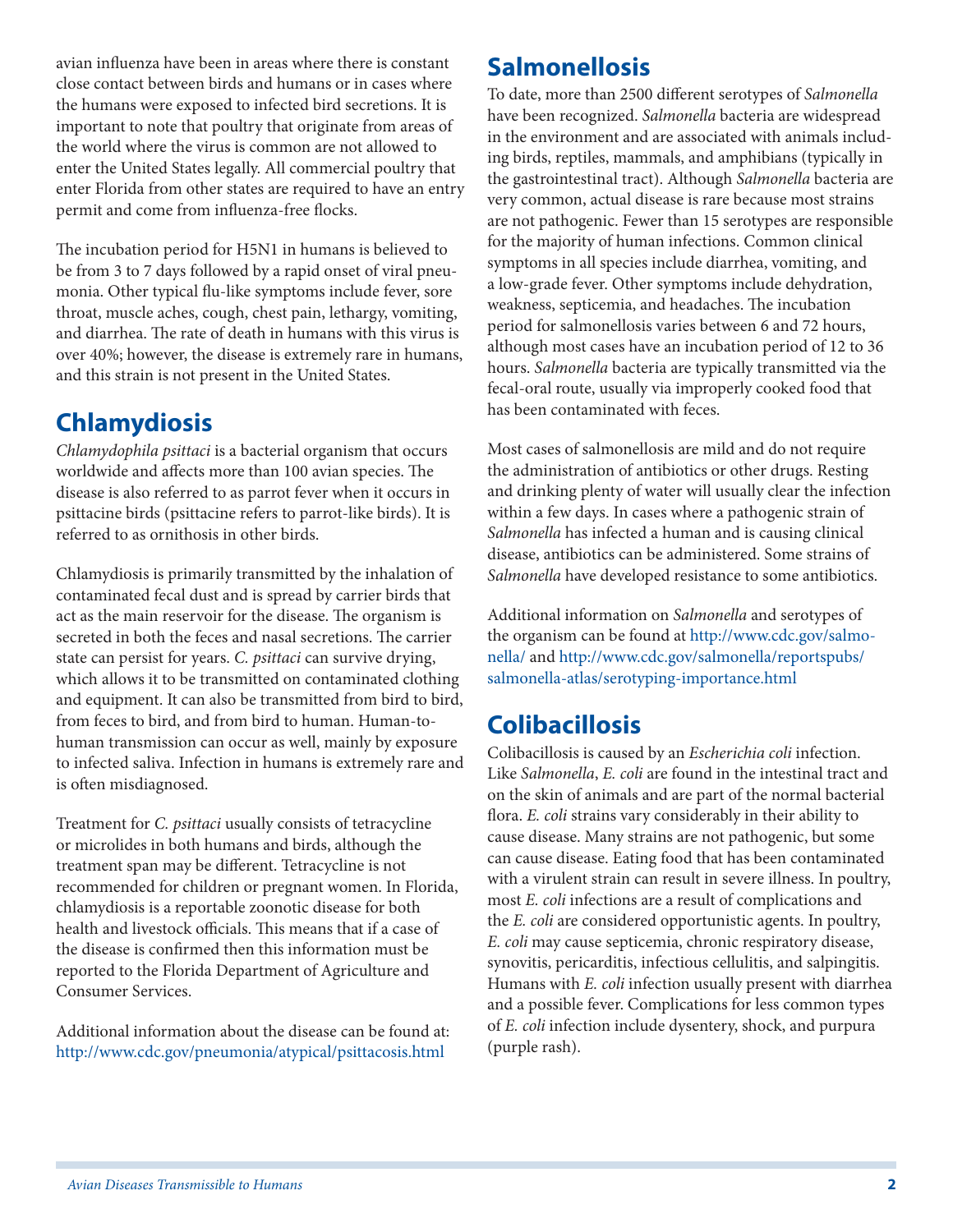The incubation period is 12 hours to 5 days, although most cases will develop within 12 to 72 hours. Treatment of most cases of *E. coli* involves treating the diarrhea and dehydration that can occur. More severe cases may require the use of antibiotics or other drugs and hospitalization. Antibiotic resistance is a major problem when treating *E. coli* infections.

Additional information about colibacillosis in poultry can be found at: [http://www.merckvetmanual.com/mvm/poul](http://www.merckvetmanual.com/mvm/poultry/colibacillosis/overview_of_colibacillosis_in_poultry.html)[try/colibacillosis/overview\\_of\\_colibacillosis\\_in\\_poultry.](http://www.merckvetmanual.com/mvm/poultry/colibacillosis/overview_of_colibacillosis_in_poultry.html) [html](http://www.merckvetmanual.com/mvm/poultry/colibacillosis/overview_of_colibacillosis_in_poultry.html)

#### **Encephalitis Viruses**

Viruses that cause encephalitis, such as Eastern Equine Encephalitis, St. Louis Encephalitis, or West Nile, are all present in wild bird populations within Florida. These viruses are mosquito-borne, with passerine birds (song birds such as swallows, starlings, jays, and finches) serving as the most common reservoir. They are transmitted to humans and other animals via mosquitos that have previously taken a blood meal from an infected animal. These types of viruses are not transmitted from person to person or from the consumption of chicken meat or eggs.

Many people may be bitten each year by a mosquito that is carrying encephalitis virus, but not everyone who is bitten will become sick. These viruses typically cause clinical disease only in vulnerable people—usually children younger than 15 years of age and adults over 50 years of age. Most epidemics of encephalitis viruses occur between late August and the first frost of the season, but in areas with a year-round mosquito season, cases may occur at any time of the year. Symptoms of encephalitis viruses include high fever, headache, vomiting, lethargy, joint stiffness (especially of the neck), convulsions, tremors, and coma.

The Florida Department of Health and many other mosquito-control districts around the state use adult chickens to monitor for these viruses. These "sentinel chickens" are housed in coops that are very similar to those that would be used by owners of backyard flocks. When bitten by a carrier mosquito, the chickens do not develop the disease, but they will produce antibodies to the virus. By routinely testing for the presence of antibodies, health officials can determine the significance of the virus in an area. The encephalitis viruses are all considered reportable animal diseases to the Florida Department of Agriculture and Consumer Services.

Additional information about encephalitis viruses can be found at: Eastern Equine Encephalitis: [http://www.cdc.gov/](http://www.cdc.gov/EasternEquineEncephalitis/) [EasternEquineEncephalitis/](http://www.cdc.gov/EasternEquineEncephalitis/), St. Louis Encephalitis: [http://](http://www.cdc.gov/sle/) [www.cdc.gov/sle/,](http://www.cdc.gov/sle/) and West Nile Virus: [http://www.cdc.](http://www.cdc.gov/westnile/) [gov/westnile/](http://www.cdc.gov/westnile/)

# **Avian Tuberculosis**

Avian tuberculosis is caused by the bacterium *Mycobacterium avium*. This bacterium is closely related to the bacteria that cause human and bovine tuberculosis. In bird species, *M. avium* causes a chronic debilitating disease with tubercular nodes. In humans, infection with *M. avium* will typically cause local wound infections with swelling of lymph nodes in the region of the infection. Infection with this bacterium is extremely rare and is of most risk in severely immunocompromised individuals.

Infection in humans is caused by ingestion of food or water that has been contaminated with feces from infected birds (called "shedders"). Most *Mycobacterium* infections are treatable with antibiotics, but *Mycobacterium avium*, highly resistant to antibiotics, is the exception. Surgical excision of infected lymph nodes is often necessary to eliminate the infection. Poultry flocks with this disease must be euthanized because no treatment is available. Fortunately, *M. avium* is not found in the commercial poultry industry today, but rare cases are found in small flocks where birds are held for several years.

Additional information about avian tuberculosis in humans can be found at: [http://www.ncbi.nlm.nih.gov/pmc/articles/](http://www.ncbi.nlm.nih.gov/pmc/articles/PMC1830337/) [PMC1830337/](http://www.ncbi.nlm.nih.gov/pmc/articles/PMC1830337/)

#### **Newcastle Disease**

Newcastle Disease is a serious respiratory disease in poultry that is caused by a paramyxovirus. In poultry, the disease is highly contagious, and the highly pathogenic form, termed velogenic, can kill entire flocks of wild and domesticated birds. The velogenic form is not found in the poultry industry in the United States, but it is common in many other countries. This paramyxovirus can also infect humans, although the disease presentation is very different in humans as compared to poultry. In humans, after initial exposure the paramyxovirus causes a mild and localized infection in the eye called conjunctivitis. The conjunctivitis tends to last from 5 to 10 days and resolves completely without treatment. Typical symptoms include slight discomfort because of the localized swelling, and a "bloodshot" look in the eyes. Conjunctivitis caused by this paramyxovirus is so mild that people infected with it may